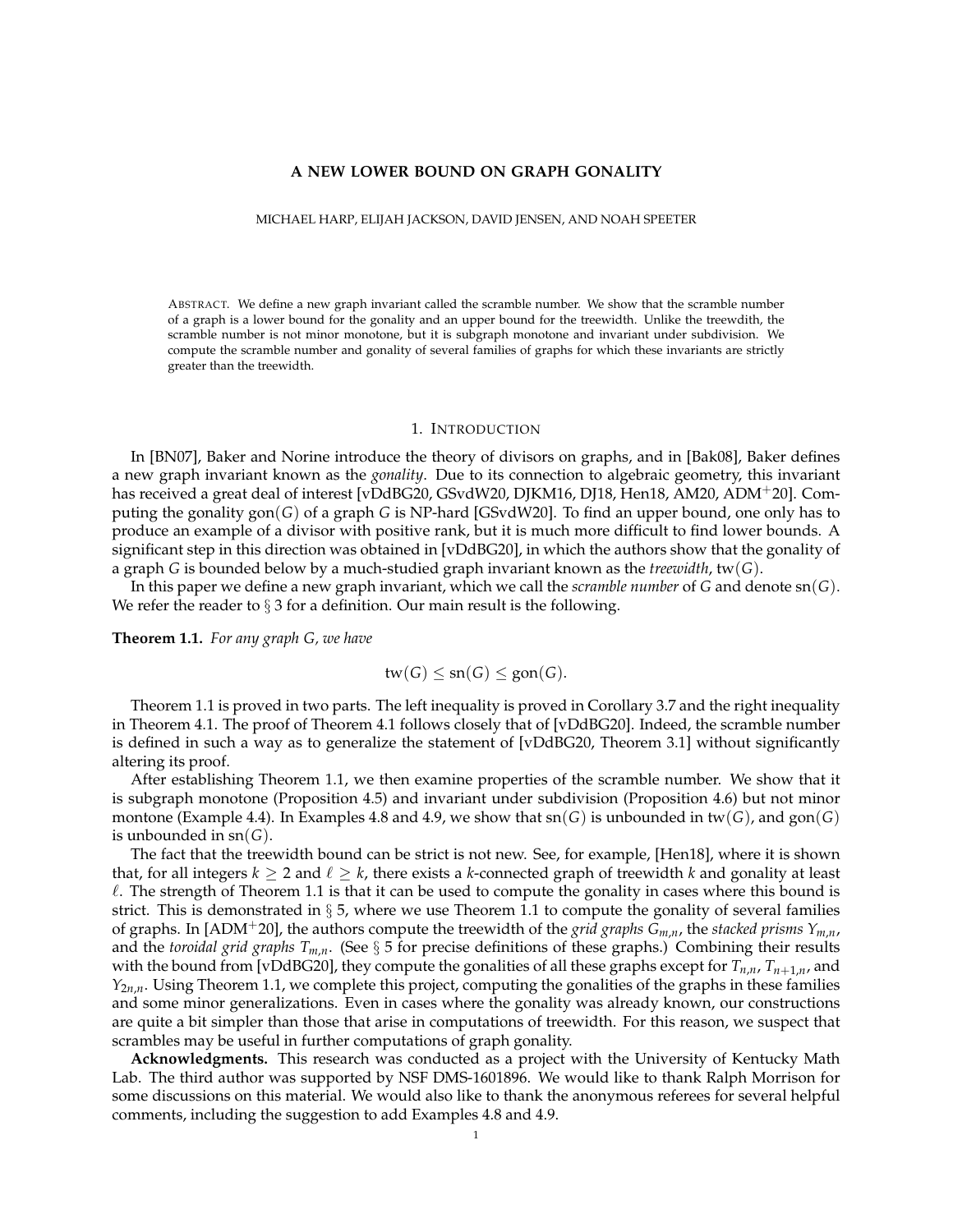#### 2. PRELIMINIARIES

In this section, we fix notation and review some basic definitions. For simplicity, we will assume throughout that all graphs are connected, possibly with multiple edges, but no loops. Given a graph *G*, we write  $V(G)$  for its vertex set and  $E(G)$  for its edge set. If *A* is a subset of  $V(G)$ , we write  $A^c$  for its complement. If *A* and *B* are subsets of  $V(G)$ , we write  $E_G(A, B)$  for the set of edges with one endpoint in *A* and the other endpoint in *B*. We write  $E(A, B)$  when the graph *G* is clear from the context. A set of vertices  $B \subseteq V(G)$  is *connected* if, for every proper subset  $A \subsetneq B$ , the set  $E(A, B \setminus A)$  is nonempty.

A *subgraph* of a graph *G* is a graph that can be obtained from *G* by deleting edges and deleting isolated vertices. A *minor* of a graph *G* is a graph that can be obtained from *G* by contracting edges, deleting edges, and deleting isolated vertices. If  $e \in E(G)$  is an edge with endpoints *v* and *w*, the *edge-subdivision* of *G* at *e* is obtained by introducing a new vertex *u* in the middle of *e*. In other words, the vertex set of the edgesubdivision is  $V(G) \cup \{u\}$ , and the edge set of the edge-subdivision is  $E(G) \cup \{uv, uw\} \setminus \{e\}$ . A *subdivision* of a graph *G* is one that can be obtained from *G* by finitely many edge-subdivisions.

We briefly describe the theory of divisors on graphs. For a more detailed treatment, we refer the reader to [BN07] or [BJ16]. A *divisor* on a graph *G* is a formal **Z**-linear combination of vertices of *G*. It is standard to think of a divisor as a stack of poker chips on each of the vertices, with negative coefficients corresponding to vertices that are "in debt". For this reason, divisors are sometimes referred to as *chip configurations*. (We use the term "divisor" to emphasize the connection with algebraic geometry.) The *degree* of a divisor is the sum of the coefficients:

$$
\deg\left(\sum_{v\in V(G)}a_v\cdot v\right):=\sum_{v\in V(G)}a_v.
$$

In other words, the degree is the total number of poker chips. A divisor is said to be *effective* if all of the coefficients are nonnegative – that is, none of the vertices are in debt. The *support* of an effective divisor *D*, denoted Supp(*D*), is the set of vertices with nonzero coefficient.

Given a divisor *D* on *G* and a vertex  $v \in V(G)$ , we may *fire* the vertex *v* to obtain a new divisor. For each edge *e* with *v* as an endpoint, this new divisor has 1 fewer chip at *v*, and 1 more chip at the other endpoint of *e*. If we fire every vertex in a subset  $A \subseteq V(G)$ , we say that we fire the subset A. (The resulting divisor is independent of the order in which one fires the vertices in *A*.) We say that two divisors are *equivalent* if one can be obtained from the other by a sequence of chip-firing moves. Given a vertex  $v \in V(G)$ , an effective divisor *D* is *v-reduced* if, for every subset  $A \subseteq V(G) \setminus \{v\}$ , the divisor obtained by firing *A* is not effective. Every effective divisor is equivalent to a unique *v*-reduced divisor. We say that a divisor *D* on *G* has *positive rank* if its *v*-reduced representative contains *v* in its support, for every vertex  $v \in V(G)$ . The *gonality* of *G* is the minimum degree of a divisor of positive rank on *G*.

# 3. BRAMBLES AND SCRAMBLES

We make the following definition.

**Definition 3.1.** A *scramble* in a graph *G* is a set  $\mathcal{S} = \{E_1, \ldots E_n\}$  of connected subsets of  $V(G)$ .

We will often refer to the subsets *E<sup>i</sup>* as *eggs*. Scrambles with certain properties have been studied extensively in the graph theory literature.

**Definition 3.2.** A *bramble* is a scramble  $\mathscr S$  with the property that  $E \cup E'$  is connected for every pair  $E, E' \in$  $\mathscr{S}$ . It is called a *strict bramble* if every pair of elements  $\vec{E}$ ,  $E' \in \mathscr{S}$  has nonempty intersection.

**Definition 3.3.** A set  $C \subseteq V(G)$  is called a *hitting set* for a scramble  $\mathscr{S}$  if  $C \cap E \neq \emptyset$  for all  $E \in \mathscr{S}$ .

The *order* of a bramble B is the minimum size of a hitting set for B. The *bramble number* of a graph *G* is the maximum order of a bramble in *G*, and is denoted bn(*G*). A result of Seymour and Thomas shows that the bramble number of a graph is closely related to another well-known graph invariant, known as the *treewidth* tw(*G*). In particular, tw(*G*) = bn(*G*) – 1 for any graph *G* [ST93]. Here, we define some related notions for more general scrambles.

**Definition 3.4.** The *scramble order* of a scramble  $\mathcal{S}$  is the maximum integer *k* such that:

(1) no set  $C \subseteq V(G)$  of size less than *k* is a hitting set for  $\mathscr{S}$ , and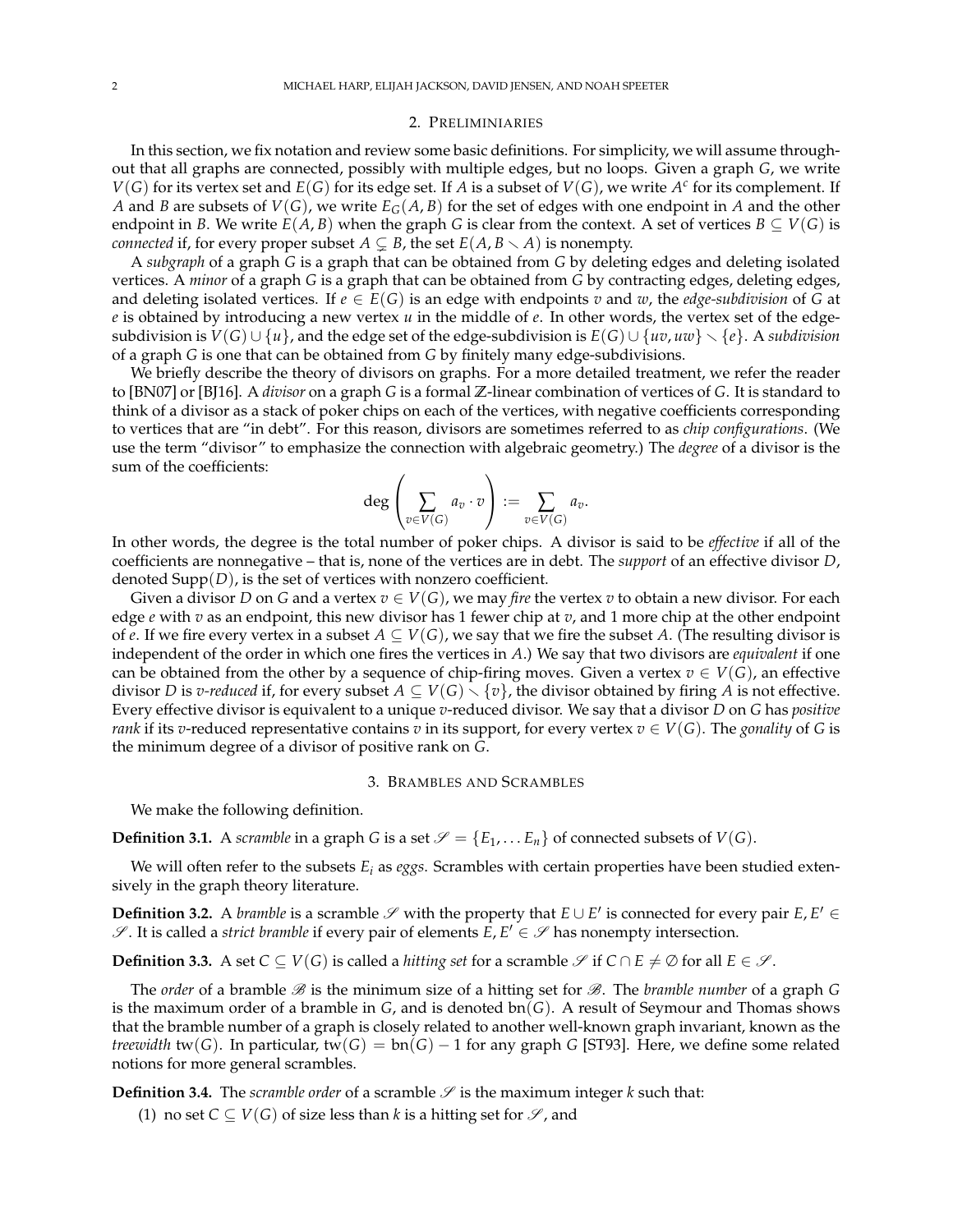(2) if  $A \subseteq V(G)$  is a set such that there exists  $E, E' \in \mathcal{S}$  with  $E \subseteq A$  and  $E' \subseteq A^c$ , then  $|E(A, A^c)| \geq k$ . The scramble order of a scramble  $\mathscr S$  is denoted  $||\mathscr S||$ . The *scramble number* of a graph *G*, denoted sn(*G*), is the maximum scramble order of a scramble in *G*.

We note the following observations about the scramble order of brambles.

## **Lemma 3.5.** *The order of a strict bramble is equal to its scramble order.*

*Proof.* Let  $\mathscr B$  be a strict bramble of order *k*. By definition, there is a hitting set  $C \subseteq V(G)$  of size *k* for  $\mathscr B$ , and no such set of size less than  $k$ . The scramble order of  $\mathscr B$  is therefore at most  $k$ . Since  $\mathscr B$  is a strict bramble, any two sets  $E, E' \in \mathscr{B}$  have nonempty intersection. It follows that there is no set  $A \subseteq V(G)$  that contains *E* and whose complement contains  $E'$ , so property (2) of Definition 3.4 is satisfied vacuously.

**Lemma 3.6.** Let  $\mathscr B$  be a bramble of order k. Then the scramble order of  $\mathscr B$  is either k or k − 1.

*Proof.* By definition, there is a hitting set  $C \subseteq V(G)$  of size *k* for  $\mathcal{B}$ , and no such set of size less than *k*. The scramble order of  $\mathscr B$  is therefore at most *k*. By [vDdBG20, Lemma 3.3], if  $E, E' \in \mathscr B$  and  $A \subseteq V(G)$  is a subset such that  $E \subseteq A$  and  $E' \subseteq A^c$ , then  $|E(A, A^c)| \geq k-1$ . It follows that the scramble order of  $\hat{\mathscr{B}}$  is at least *k* − 1.

**Corollary 3.7.** *For any graph G, we have*  $\text{tw}(G) \leq \text{sn}(G)$ *.* 

*Proof.* Let  $\mathscr B$  be a bramble of maximum order *k* in *G*. By [ST93], we have tw(*G*) =  $k - 1$ . By Lemma 3.6, the scramble order of  $\mathcal{B}$  is at least  $k - 1$ , hence  $\text{sn}(G) \geq k - 1$ .

# 4. PROPERTIES OF THE SCRAMBLE NUMBER

We now prove our main result about the scramble number. Namely, that the scramble number of a graph is a lower bound for the graph's gonality. Our argument follows closely that of [vDdBG20, Theorem 3.1], which shows that the treewidth of a graph is a lower bound for the graph's gonality. Indeed, we defined the scramble number with the specific goal of stating [vDdBG20, Theorem 3.1] in its maximum generality.

**Theorem 4.1.** *For any graph G, we have*  $\text{sn}(G) \leq \text{gon}(G)$ *.* 

*Proof.* Let  $\mathscr S$  be a scramble on *G*, and let  $D'$  be a divisor of positive rank on *G*. We will show that  $deg(D') \ge$  $||\mathscr{S}||$ . Among the effective divisors equivalent to  $D'$ , we choose  $D$  such that  $\text{Supp}(D)$  intersects a maximum number of eggs in  $\mathscr{S}$ . If Supp(*D*) is a hitting set for  $\mathscr{S}$  then, by definition,

$$
deg(D) \ge |Supp(D)| \ge ||\mathcal{S}||.
$$

Conversely, suppose that there is some egg  $E \in S$  that does not intersect Supp(*D*), and let  $v \in E$ . Since *D* has positive rank and *v* ∉ Supp(*D*), it follows that *D* is not *v*−reduced. Therefore there exists a chain

$$
\emptyset \subsetneq U_1 \subseteq \cdots \subseteq U_k \subseteq V(G) \setminus \{v\}
$$

and a sequence of effective divisors  $D_0, D_1, \ldots, D_k$  such that:

- (1)  $D_0 = D$ ,
- (2)  $D_k$  is *v*-reduced, and
- (3) *D*<sup>*i*</sup> is obtained from *D*<sup>*i*</sup> $-1$ </sub> by firing the set *U*<sup>*i*</sup>, for all *i*.

Since *D* has positive rank, we see that  $v \in \text{Supp}(D_k)$  and hence  $\text{Supp}(D_k)$  intersects *E*. By assumption,  $\text{Supp}(D_k)$  does not intersect more eggs than  $\text{Supp}(D)$ , so there is at least one egg  $E'$  that intersects  $\text{Supp}(D)$ but not Supp $(D_k)$ . Let  $i \leq k$  be the smallest index such that there is some  $E' \in \mathscr{S}$  that intersects Supp $(D)$ but not  $\text{Supp}(D_i)$ . Then  $E' \cap \text{Supp}(D_{i-1}) \neq \emptyset$  and  $E' \cap \text{Supp}(D_i) = \emptyset$ . By [vDdBG20, Lemma 3.2], it follows that  $E' \subseteq U_i$ .

Again, by assumption, Supp(*Di*−1) does not intersect more eggs than Supp(*D*), so Supp(*Di*−1) does not intersect *E*. Let *j* ≥ *i* be the smallest index such that  $E \cap \text{Supp}(D_{j-1}) = \emptyset$  and  $E \cap \text{Supp}(D_j) \neq \emptyset$ . Since  $D_{j-1}$  can be obtained from  $D_j$  by firing  $U_j^c$ , we see that  $E\subseteq U_j^c\subseteq U_i^c.$  Since  $E\subseteq U_i^c$  and  $E'\subseteq U_i$ , it follows by the definition of a scramble that  $|E(U_i, U_i^c)| \geq ||\mathscr{S}||$ . Since

$$
\deg(D_{i-1}) \geq \sum_{u \in U_i} D_{i-1}(u) \geq |E(U_i, U_i^c)|,
$$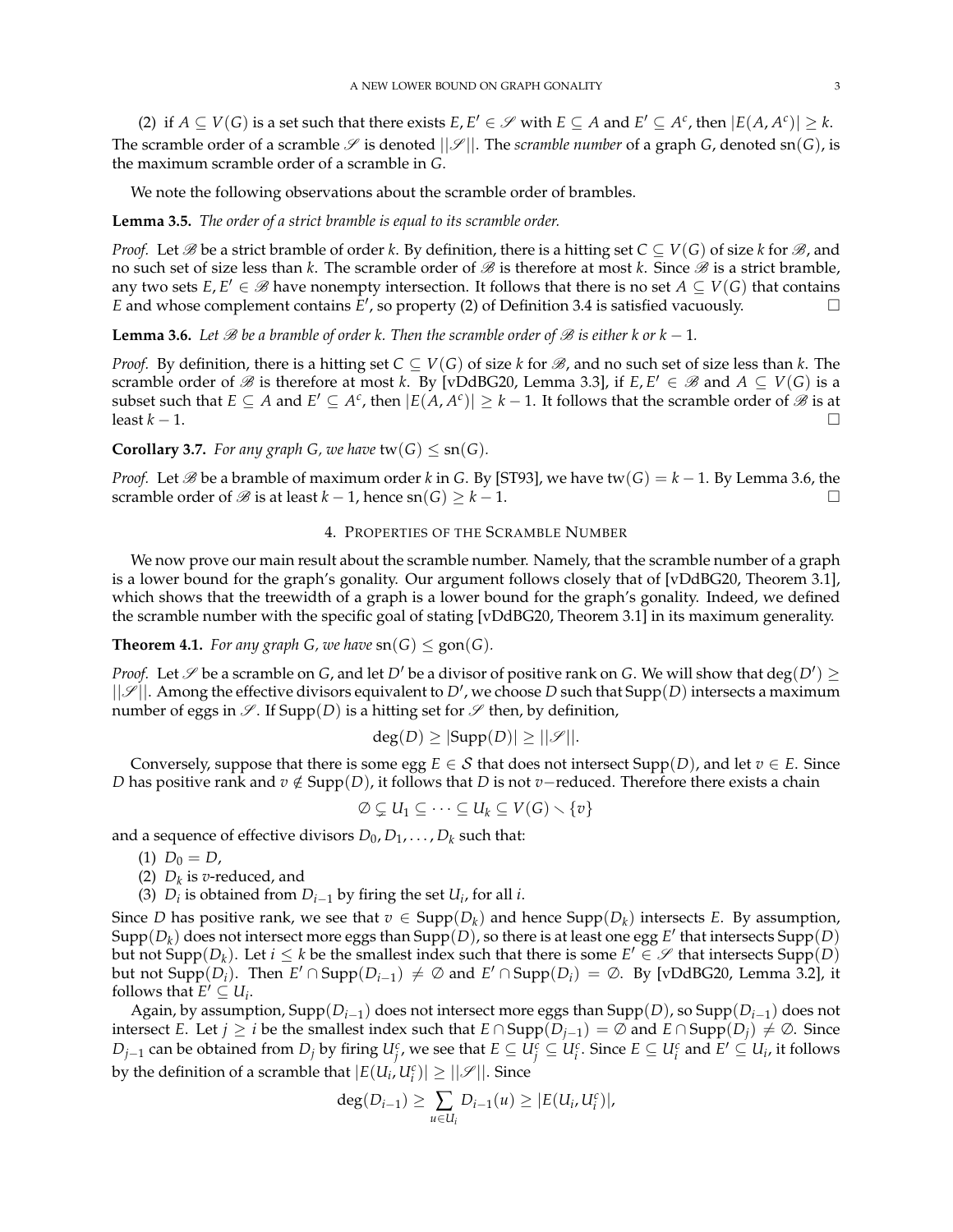we have

$$
\deg(D_{i-1}) \geq ||\mathscr{S}||.
$$

We include here some observations about graphs of low scramble number.

**Corollary 4.2.** *The scramble number of a graph G is 1 if and only if G is a tree.*

*Proof.* If *G* is a tree, then

 $1 = \text{tw}(G) \le \text{sn}(G) \le \text{gon}(G) = 1$ ,

so  $\text{sn}(G) = 1$ . On the other hand, if  $\text{sn}(G) = 1$ , then  $\text{tw}(G) \leq \text{sn}(G) = 1$ . If *G* is a simple graph, then this implies that *G* is a tree. To see that *G* must be simple, let *v* and *w* be two adjacent vertices in *G*. If there are multiple edges between *v* and *w*, then the scramble  $\mathcal{S} = \{\{v\}, \{w\}\}\$  has scramble order 2. Since  $\text{sn}(G) = 1$ , it follows that any pair of vertices in *G* is connected by at most 1 edge.

**Corollary 4.3.** *If G is a cycle, then*  $\text{sn}(G) = 2$ *.* 

*Proof.* If *G* is a cycle, then

$$
2 = \mathsf{tw}(G) \le \operatorname{sn}(G) \le \operatorname{gon}(G) = 2,
$$

so  $\text{sn}(G) = 2$ .

One of the major advantages of the treewidth bound from [vDdBG20] is that the treewidth is minor monotone. In other words, if  $G'$  is a graph minor of a graph  $G$ , then tw $(G') \leq$  tw $(G)$ . This is not true for the scramble number, as the following example shows.

**Example 4.4.** Let *G* be the graph depicted in Figure 1. If *v* is the green vertex, then the divisor 3*v* has positive rank. It follows that the gonality of *G* is at most 3, and thus the scramble number of *G* is at most 3 by Theorem 4.1.



FIGURE 1. A graph *G* with scramble number 3.

Now, let *G'* be the graph pictured in Figure 2, obtained by contracting the red edge *e* in *G*. The 4 colored subsets are the eggs of a scramble  $\mathscr{S}$ , which we now show has scramble order 4. Because the 4 eggs are disjoint, there is no hitting set of size less than 4. Now, let  $A \subseteq V(G')$  be a set with the property that both *A* and  $A^c$  contain an egg. By exchanging the roles of *A* and  $A^c$ , we may assume that *A* contains the center red vertex. If *A* consists solely of this vertex, then  $|E(A, A^c)| = 6$ . Otherwise, *A* contains some, but not all, of the vertices on the hexagonal outer ring. We then see that *E*(*A*, *A c* ) contains at least two edges in the hexagonal outer ring, and at least two edges that have the center red vertex as an endpoint. Thus,  $|E(A, A^c)| \geq 4.$ 



FIGURE 2. The graph *G'* is a graph minor of *G* with higher scramble number.

 $\Box$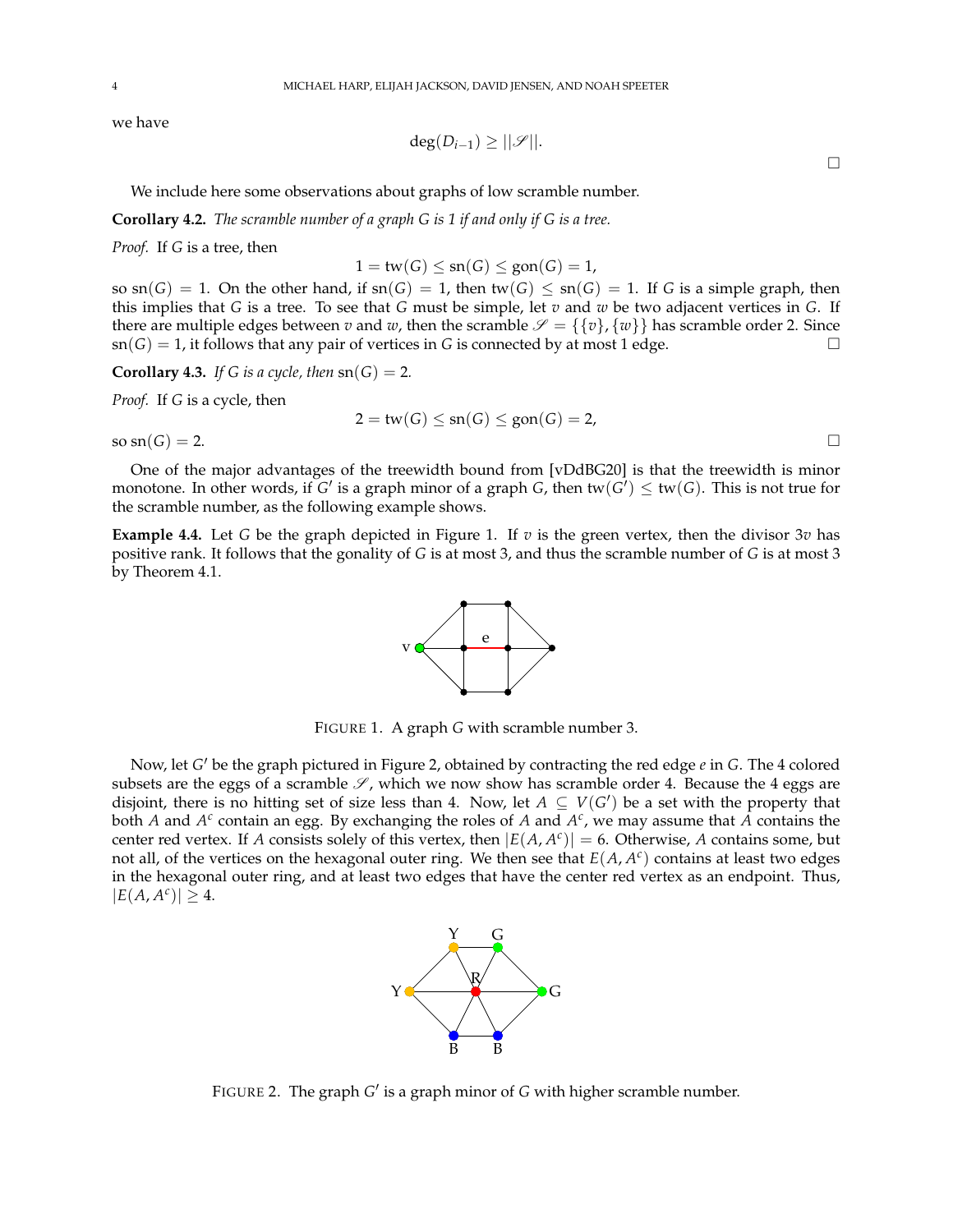While the scramble number is not minor monotone, it is subgraph monotone.

# **Proposition 4.5.** *If G' is a subgraph of G, then*  $\text{sn}(G') \leq \text{sn}(G)$ *.*

*Proof.* Let  $\mathscr{S}'$  be a scramble on *G'*, and let  $\mathscr{S}$  be the scramble on *G* with the same eggs as  $\mathscr{S}'$  on *G'*. We will show that  $||\mathscr{S}|| \ge ||\mathscr{S}'||$ . If  $C \subseteq V(G)$  is a hitting set for  $\mathscr{S}$ , then  $C \cap V(G')$  is a hitting set for  $\mathscr{S}'$ . Thus, for every hitting set *C* of  $\mathscr{S}$ , we have  $|C| \ge ||\mathscr{S}'||$ . Now, let *A* be a subset of  $V(G)$  such that *A* and *A<sup>c</sup>* both contain eggs of  $\mathscr{S}$ . Then  $A \cap V(G')$  is a subset of  $V(G')$  with the property that both it and its complement contain eggs of  $\mathscr{S}'$ , and  $|E_G(A, A^c)| \geq |E_{G'}(A \cap V(G'), A^c \cap V(G'))|$ . It follows that  $||\mathscr{S}|| \geq ||\mathscr{S}'||$ .

The scramble number is also invariant under subdivision.

**Proposition 4.6.** *If*  $G'$  *is a subdivision of*  $G$ *, then*  $\text{sn}(G) = \text{sn}(G')$ *.* 

*Proof.* By induction, it suffices to consider the case where *G* has one fewer vertex than *G* 0 . Let *v* and *w* be adjacent vertices in *G*, and let *G'* be the graph obtained by subdividing an edge between *v* and *w*, introducing a vertex *u* between them.

First, we will show that  $sn(G) \leq sn(G')$ . To see this, let  $\mathscr S$  be a scramble on  $G$ . For each egg  $E \in \mathscr S$ , we define a connected subset  $E' \subseteq V(G')$  as follows. If  $v \notin E$ , then  $E' = E$ , and if  $v \in E$ , then  $E' = E \cup \{u\}$ . Let

$$
\mathscr{S}' = \{ E' | E \in \mathscr{S} \}.
$$

We will show that  $||\mathscr{S}'|| \geq ||\mathscr{S}||$ .

Let  $C \subseteq V(G')$  be a hitting set for  $\mathscr{S}'$ . If  $u \notin C$ , then *C* is also a hitting set for  $\mathscr{S}$ . On the other hand, if *u* ∈ *C*, then since every egg in  $\mathscr{S}'$  that contains *u* also contains *v*, the set  $C' = C \cup \{v\} \setminus \{u\}$  is a hitting set for  $\mathscr{S}'$  with the property that  $u \notin C'$  and  $|C'| \leq |C|$ . Now, let *A* be a subset of  $V(G')$  such that both *A* and  $A^c$  contain eggs of  $\mathscr{S}'$ . By exchanging *A* and  $A^c$ , we may assume that  $u \notin A$ . We may then think of *A* also as a subset of  $V(G)$  with the property that both A and  $A^c$  contain eggs of  $\mathscr S$ . If both  $v$  and  $w$  are contained in *A*, then the number of edges leaving *A* in  $V(G)$  is 2 fewer than the number of edges leaving *A* in  $V(G')$ . Otherwise, these two numbers are equal. It follows that  $||\mathscr{S}'|| \ge ||\mathscr{S}||$ .

We now show that  $sn(G) \geq sn(G')$ . To see this, let  $\mathscr{S}'$  be a scramble on  $G'$  of maximal scramble order. If  $\text{sn}(G) = 1$ , then by Corollary 4.2, we see that *G* is a tree. It follows that *G'* is a tree as well, and  $\text{sn}(G') = 1$ by another application of Corollary 4.2. We may therefore assume that  $\text{sn}(G) \geq 2$ . If  $||\mathscr{S}'|| \leq 2$  the result follows, so we assume from here on that  $||\mathcal{S}'|| \geq 3$ .

If every egg in  $\mathscr{S}'$  contains *u*, then  $\mathscr{S}'$  has a hitting set of size 1, a contradiction. It follows that if  $\{u\} \in \mathscr{S}^1$ , then the set  $A = \{u\}$  has the property that both *A* and  $A^c$  contain eggs of  $\mathscr{S}^1$ . Thus,  $||\mathscr{S}^1|| \leq$  $|E_{G'}(A, A^c)| = 2$ , another contradiction. We may therefore assume that  $\{u\} \notin \mathcal{S}^{\gamma}$ . Let

$$
\mathscr{S} = \{ E' \cap V(G) | E' \in \mathscr{S}' \}.
$$

Note that each element of  $\mathscr S$  is a connected subset of  $V(G)$ , so  $\mathscr S$  is a scramble in G. We will show that  $||\mathscr{S}|| \geq ||\mathscr{S}'||$ . First, let  $C \subseteq V(G)$  be a hitting set for  $\mathscr{S}$ . Since  $\{u\} \notin \mathscr{S}'$ , we see that *C* is also a hitting set for  $\mathscr{S}'$ , so  $|C| \geq ||\mathscr{S}'||$ .

Now, let A be a subset of  $V(G)$  with the property that both A and  $A^c$  contain eggs of  $\mathscr{S}$ . Without loss of generality, assume that  $v \in A$ . By considering several cases, we will show that  $||\mathcal{I}|| \leq |E_G(A, A^c)|$ . First, assume that there is an egg  $E' \in \mathscr{S}'$  such that  $E' \cap V(G) \subseteq A^c$  and  $u \notin E'$ . In this case, let  $A' = A \cup \{u\}$ . We see that *A'* contains an egg in  $\mathscr{S}'$ ,  $A'^c$  contains the egg *E'*, and  $|E_G(A, A^c)| = |E_{G'}(A', A'^c)|$ . It follows that  $||\mathscr{S}'|| \leq |E_G(A, A^c)|$ . Conversely, if there is an egg  $E' \in \mathscr{S}'$  such that  $E' \cap V(G) \subseteq A^c$  and  $u \in E'$ , then since eggs are connected and  $E' \neq \{u\}$ , we have  $\overline{w} \in E' \cap V(G) \subseteq A^c$ . In this case, if there is an egg  $E' \in \mathscr{S}'$  such that  $E' \cap V(G) \subseteq A$  and  $u \notin E'$ , then by a similar argument setting  $A' = A$ , we see that  $||\mathscr{S}'|| \leq |E_G(A, A^c)|.$ 

Finally, consider the case where every egg  $E' \in \mathcal{S}'$  such that  $E' \cap V(G)$  is contained in either *A* or  $A^c$ contains *u*. As above, this implies that the edge between *v* and *w* must be in *EG*(*A*, *A c* ). We will construct a hitting set *C* for  $\mathscr{S}'$  of size  $|\mathcal{C}| \leq |E_G(A,A^c)|$ , thus showing that  $||\mathscr{S}'|| \leq |E_G(A,A^c)|$ . To construct *C*, let  $u \in C$ , and, for every edge in  $E_G(A, A^c)$  other than the edge between  $v$  and  $w$ , choose one of its endpoints to be in *C*. Clearly,  $|C| \leq |E_G(A, A^c)|$ . To see that *C* is a hitting set, let  $E' \in \mathscr{S}'$  be an egg. If  $E' \cap V(G)$  is contained in either *A* or *A<sup>c</sup>*, then  $u \in E' \cap C$  by assumption. On the other hand, if  $E' \cap V(\widetilde{G})$  is contained in neither *A* nor  $A^c$ , then since *E'* is connected, the set  $\tilde{E}_{G'}(E' \cap A, E' \cap A^c)$  is nonempty. Since *C* contains an endpoint of every edge in this set, it follows that  $E' \cap C$  is nonempty.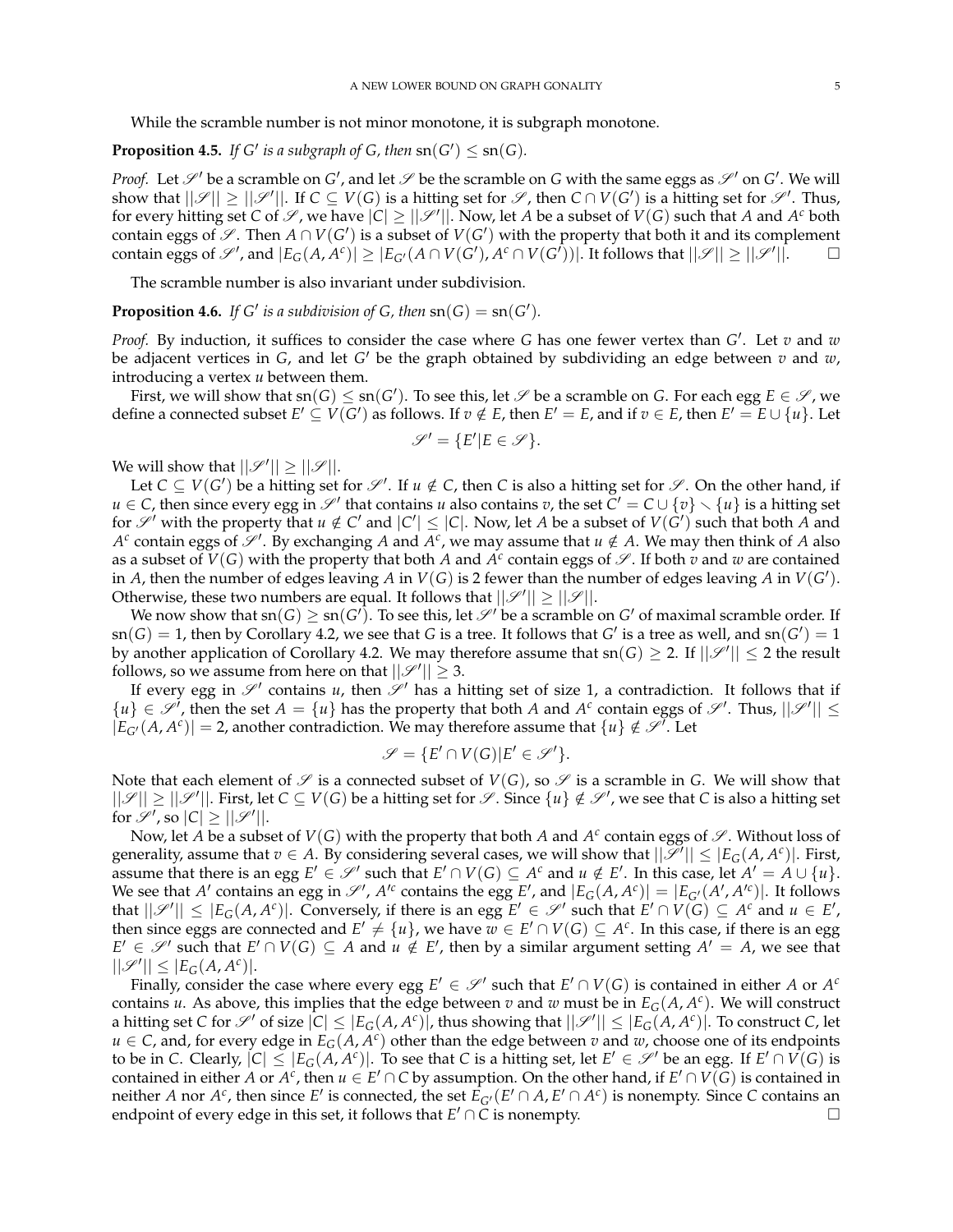**Example 4.7.** The graph on the left in Figure 3 has gonality 2. By Theorem 4.1, its scramble number is at most 2. Since it is not a tree, by Corollary 4.2, its scramble number is exactly 2.

On the other hand, the graph on the right has gonality 3. Since it is a subdivision of the graph on the left, however, by Proposition 4.6 the two graphs have the same scramble number. Thus, the graph on the right is an example where the gonality and scramble number disagree.



FIGURE 3. Two graphs with the same scramble number, but different gonalities

The following examples, suggested by the anonymous referee, show that  $\text{sn}(G)$  is unbounded in  $\text{tw}(G)$ , and  $\text{gon}(G)$  is unbounded in  $\text{sn}(G)$ .

**Example 4.8.** In this example, we construct a family of graphs, all with treewidth 2, that have increasingly large scramble number. For  $k \geq 2$ , let  $G_k$  be the graph obtained from the path graph  $P_k$  on  $k$  vertices by replacing every edge with *k* parallel edges. For example, *G*<sup>3</sup> is pictured in Figure 4. The treewidth of a graph with parallel edges is equal to that of the underlying simple graph. Because *G<sup>k</sup>* is obtained from a path graph by introducing parallel edges, we have tw $(G_k) = 1$ . On the other hand, we will see that  $\text{sn}(G_k) = k$ . To see this, note that  $\text{gon}(G_k) = k$ , so it suffices to construct a scramble  $\mathscr S$  of order  $k$ . Let  $\mathscr S$  be the scramble whose eggs are the individual vertices of *G<sup>k</sup>* . Since the eggs are disjoint, a minimal hitting set has size *k*. If  $A \subsetneq V(G_k)$  is a non-empty subset, then  $|E(A, A^c)| \geq k$ . It follows that  $||\mathscr{S}|| = k$ .



FIGURE 4. The graph *G*3.

**Example 4.9.** In this example we construct a family of graphs, all with scramble number 2, that have increasingly large gonality. Let *G<sup>k</sup>* be the graph obtained from the path graph *P<sup>k</sup>* on *k* vertices by replacing every edge with 2 parallel edges. Since *G<sup>k</sup>* is not a tree, we have

$$
2 \leq sn(G_k) \leq gon(G_k) = 2,
$$

hence sn( $G_k$ ) = 2. Now, let  $G'_k$  be the graph obtained from  $G_k$  by subdividing one edge from each pair  $k-1$ times. An example of such a graph appears in Figure 5. The graph  $G'_{k}$  is a chain of  $k - 1$  loops, suitably chosen to be Brill-Noether general by [CDPR12]. In particular,  $gon(G_k') = \lceil \frac{k+2}{2} \rceil$ . By Proposition 4.6, however, we have  $\text{sn}(G_k') = \text{sn}(G_k) = 2$ .



FIGURE 5. The graph  $G_4'$ .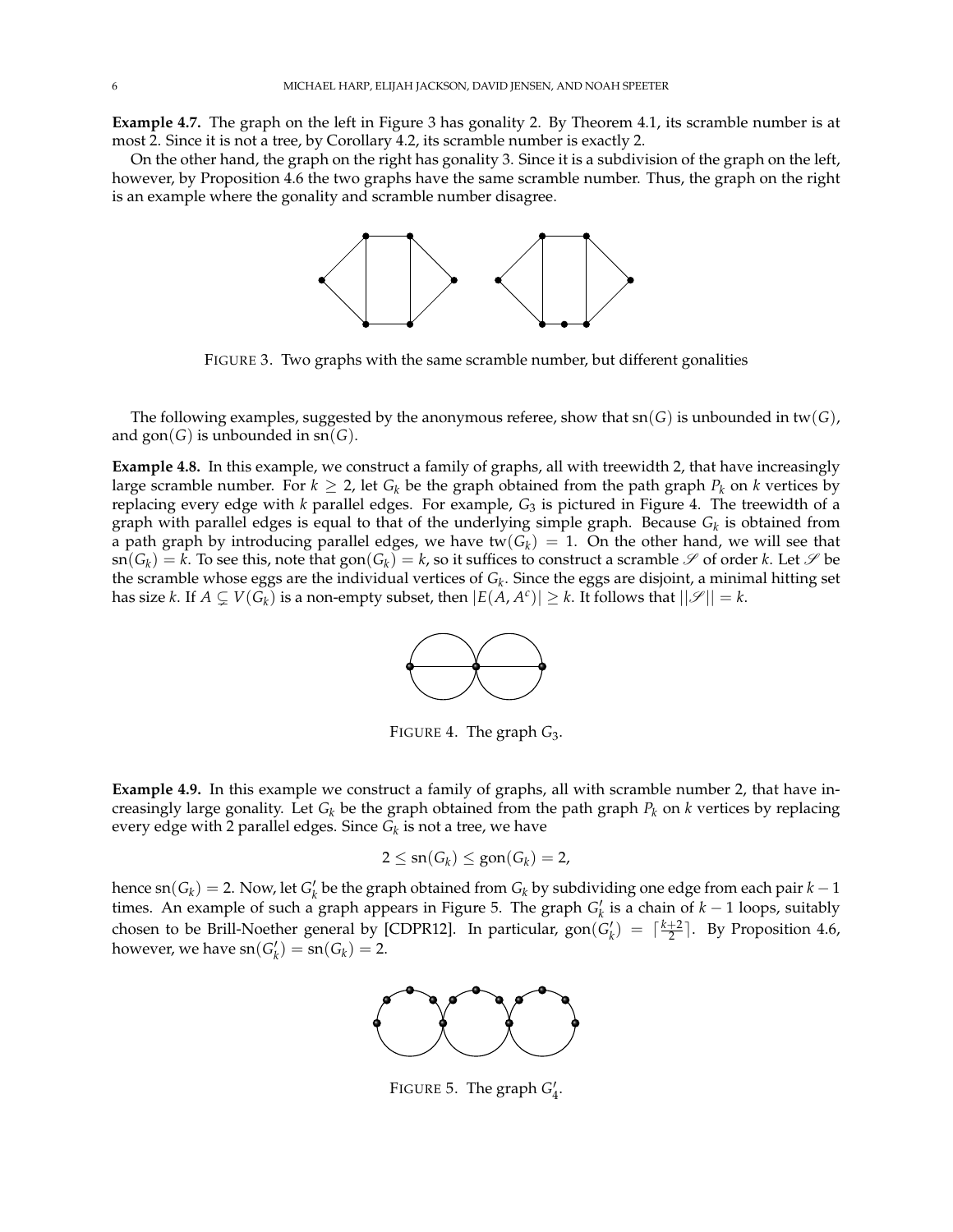#### 5. EXAMPLES

In this section, we compute the scramble numbers and gonalities of several well-known families of graphs. Our hope is that these examples illustrate the advantages of the scramble number as a tool for computing gonality, as our constructions are relatively simple in comparison to the preexisting literature.

Our examples all arise as Cartesian products of graphs. Recall that the Cartesian product of two graphs *G*<sub>1</sub> and *G*<sub>2</sub>, denoted *G*<sub>1</sub>  $\Box$  *G*<sub>2</sub>, is the graph with vertex set  $V(G_1) \times V(G_2)$  and an edge between  $(u_1, u_2)$  and  $(v_1, v_2)$  if either  $u_1 = v_1$  and there is an edge between  $u_2$  and  $v_2$ , or  $u_2 = v_2$  and there is an edge between *u*<sub>1</sub> and *v*<sub>1</sub>. For a fixed vertex *v*  $\in$  *G*<sub>1</sub>, we refer to the set

$$
C_v = \left\{ (v, w) \in V(G_1 \square G_2) | w \in G_2 \right\}
$$

as a *column*. Similarly, for  $w \in G_2$ , we refer to the set

$$
R_w = \left\{ (v, w) \in V(G_1 \square G_2) | v \in G_1 \right\}
$$

as a *row*. A bound on the gonality of Cartesian products can be found in [AM20].

**Proposition 5.1.** [AM20, Proposition 3] *For any two graphs G*<sup>1</sup> *and G*2*,*

$$
\text{gon}(G_1 \square G_2) \le \min\Big\{\text{gon}(G_1)|V(G_2)|,\text{gon}(G_2)|V(G_1)|\Big\}.
$$

We provide several examples where this bound is achieved. It is a standard result that the  $m \times n$  grid graph has treewidth min $\{m, n\}$ , and it is shown in [vDdBG20] that such graphs have gonality min $\{m, n\}$  as well. A grid graph is an example of the product of two trees, a family of graphs whose gonality is computed in [AM20]. We reproduce this result here using the scramble number.

**Proposition 5.2.** [AM20, Proposition 11] *If*  $T_1$  *and*  $T_2$  *are trees, then* 

$$
\text{gon}(T_1 \square T_2) = \text{sn}(T_1 \square T_2) = \min \Big\{ |V(T_1)|, |V(T_2)| \Big\}.
$$

*Proof.* By Proposition 5.1, the gonality of  $T_1 \square T_2$  is at most min $\{|V(T_1)|, |V(T_2)|\}$ . We therefore seek to bound the gonality from below. By Theorem 4.1, it suffices to construct a scramble of scramble order  $min\{|V(T_1)|, |V(T_2)|\}.$ 

Let  $\mathscr S$  be the set of columns in  $T_1 \square T_2$ . Any row  $R_w$  is a hitting set for  $\mathscr S$ , and  $|R_w| = |V(T_1)|$ . Moreover, if  $v \in T_1$  is a leaf, then  $|E(C_v, C_v^c)| = |V(T_2)|$ . It follows that

$$
||\mathscr{S}|| \leq \min\Big\{|V(T_1)|, |V(T_2)|\Big\}.
$$

Since the number of columns is  $|V(T_1)|$  and they are disjoint, there is no hitting set of size less than  $|V(T_1)|$ . Now, let *A* be a subset of  $V(T_1 \square T_2)$  with the property that both *A* and  $A^c$  contain a column. Then every row of  $T_1 \square T_2$  contains a vertex in *A* and a vertex in  $A^c$ , so every row contains an edge in  $E(A, A^c)$ . It follows that  $|E(A, A^c)|$  is greater than or equal to the number of rows, which is  $|V(T_2)|$ , hence

$$
||\mathscr{S}|| \ge \min\Big\{|V(T_1)|, |V(T_2)|\Big\}.
$$

In [ADM+20], the authors compute the treewidth of the *stacked prism graphs Ym*,*n*, the product of a cycle with *m* vertices and a path with *n* vertices. They show that the gonality of *Ym*,*<sup>n</sup>* is equal to its treewdith, except in the special case where  $m = 2n$ . We prove the following generalization, which holds even in this special case. Even in the cases where the gonality has been previously computed, we believe that our constructions, using scrambles rather than brambles, are much simpler. For this reason, we have treated these graphs for all *m* and *n* uniformly.

**Proposition 5.3.** *If C is a cycle and T is a tree, then*

$$
\text{gon}(C \sqcup T) = \text{sn}(C \sqcup T) = \min\Big\{|V(C)|, 2|V(T)|\Big\}.
$$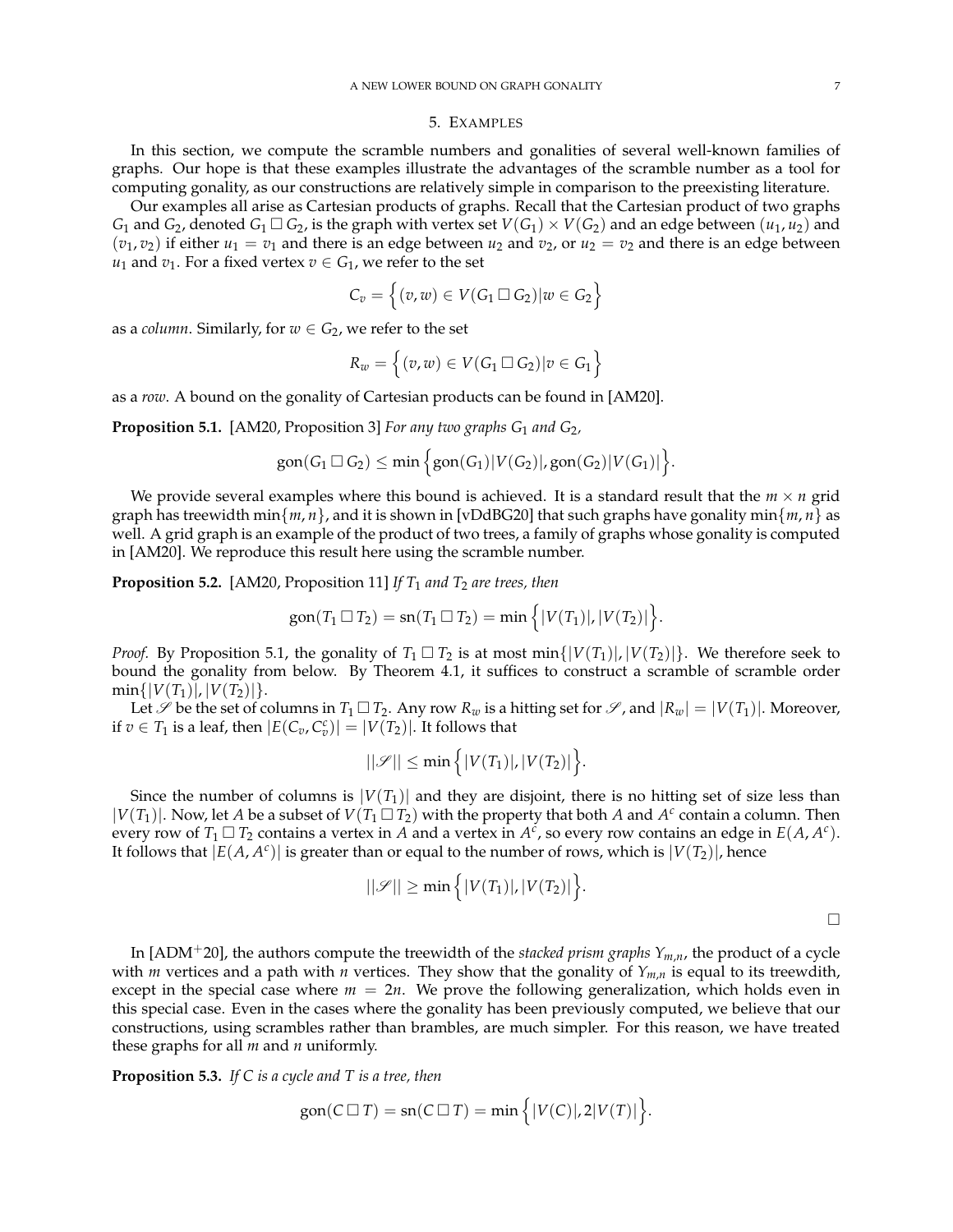*Proof.* By Proposition 5.1, we have  $\text{gon}(C \square T) \le \min\{|V(C)|, 2|V(T)|\}$ . We now compute a lower bound. By Theorem 4.1, it suffices to construct a scramble of scramble order min $\{|V(C)|, 2|V(T)|\}$ .

Again, we let  $\mathscr S$  be the set of columns in  $C \square T$ . (See, for example, Figure 6.) Any row  $R_w$  is a hitting set for  $\mathscr{S}$ , and  $|R_w| = |V(C)|$ . Moreover, for any  $v \in C$  we have  $|E(\overline{C_v}, C_v^c)| = 2|V(T)|$ . It follows that

$$
||\mathcal{S}|| \leq \min\Big\{|V(C)|, 2|V(T)|\Big\}.
$$

Since the number of columns is  $|V(C)|$  and they are disjoint, there is no hitting set of size less than  $|V(C)|$ . Now, let *A* be a subset of  $V(C \square T)$  with the property that both *A* and  $A^c$  contain a column. Then every row of  $C \Box T$  contains a vertex in *A* and a vertex in  $A^c$ , so every row contains at least two edges in  $E(A, A^c)$ . It follows that  $|E(A, A^c)|$  is greater than or equal to twice the number of rows, which is  $|V(T)|$ , hence

$$
||\mathscr{S}|| \geq \min\Big\{|V(C)|,2|V(T)|\Big\}.
$$



FIGURE 6. The stacked prism graph  $Y_{4,2}$  with a scramble of scramble order 4. Note that, by [ADM+20, Proposition 3.3], the treewidth of *Y*4,2 is only 3.

Note that in the special case where  $m = 2n$ , Proposition 5.3 shows that the scramble number of the stacked prism graph *Ym*,*<sup>n</sup>* can be strictly greater than the treewidth. In [ADM+20], the authors also compute the treewidth of the *toroidal grid graphs Tm*,*n*, the product of a cycle with *m* vertices and a cycle with *n* vertices. They further show that the gonality of  $T_{m,n}$  is equal to its treewidth, except in the special cases where  $m = n$ or  $m = n \pm 1$ . As with the stacked prism graphs, we compute the gonality of these graphs for all *m* and *n* uniformly, including the cases not covered in  $[ADM^+20]$ .

**Proposition 5.4.** *For all m, n*  $\geq$  2*, we have* 

$$
\text{gon}(T_{m,n}) = \text{sn}(T_{m,n}) = \min\{2m, 2n\}.
$$

*Proof.* By Proposition 5.1,  $\text{gon}(T_{m,n}) \leq \min\{2m, 2n\}$ , so we will compute a lower bound. By Theorem 4.1, it suffices to construct a scramble of scramble order min{2*m*, 2*n*}. Let

$$
\mathscr{S} = \left\{ C_v \setminus \{(v,w)\} \mid (v,w) \in V(T_{m,n}) \right\}
$$

be the set of columns in *Tm*,*<sup>n</sup>* with one vertex removed. (See, for example, Figure 7.) The union of any two rows is a hitting set for  $S$  of size 2*m*. Moreover, for any vertex  $v$  in the cycle of length  $m$ , we see that both  $C_v$  and  $C_v^c$  contain an egg, and we have  $|E(C_v, C_v^c)| = 2n$ . It follows that

$$
||\mathcal{S}|| \leq \min\{2m, 2n\}.
$$

If *C* is a subset of the vertices of size less than 2*m*, then some column contains at most 1 vertex of *C*, hence *C* is not a hitting set for  $\mathscr{S}$ . Now, let *A* be a subset of  $V(T_{m,n})$  with the property that both *A* and *A c* contain eggs. Specifically, suppose that *A* contains every vertex in column *C<sup>v</sup>* except for possibly (*v*, *w*), and that  $A^c$  contains every vertex in column  $C_{v'}$  except for possibly  $(v', w')$ . Note that, if  $n \ge 3$ , then we must have  $v \neq v'$ . If  $n = 2$  and  $v = v'$ , then the  $4 = 2n$  edges in column  $C_v$  are all contained in  $E(A, A^c)$ . We now assume that  $v \neq v'$ , and consider the rows of  $T_{m,n}$ . Note that the only row that may be contained in *A* is  $R_{w'}$ , and the only row that may be contained in  $A^c$  is  $R_w$ . If neither *A* nor  $A^c$  contains the row  $R_{w''}$ ,

 $\Box$